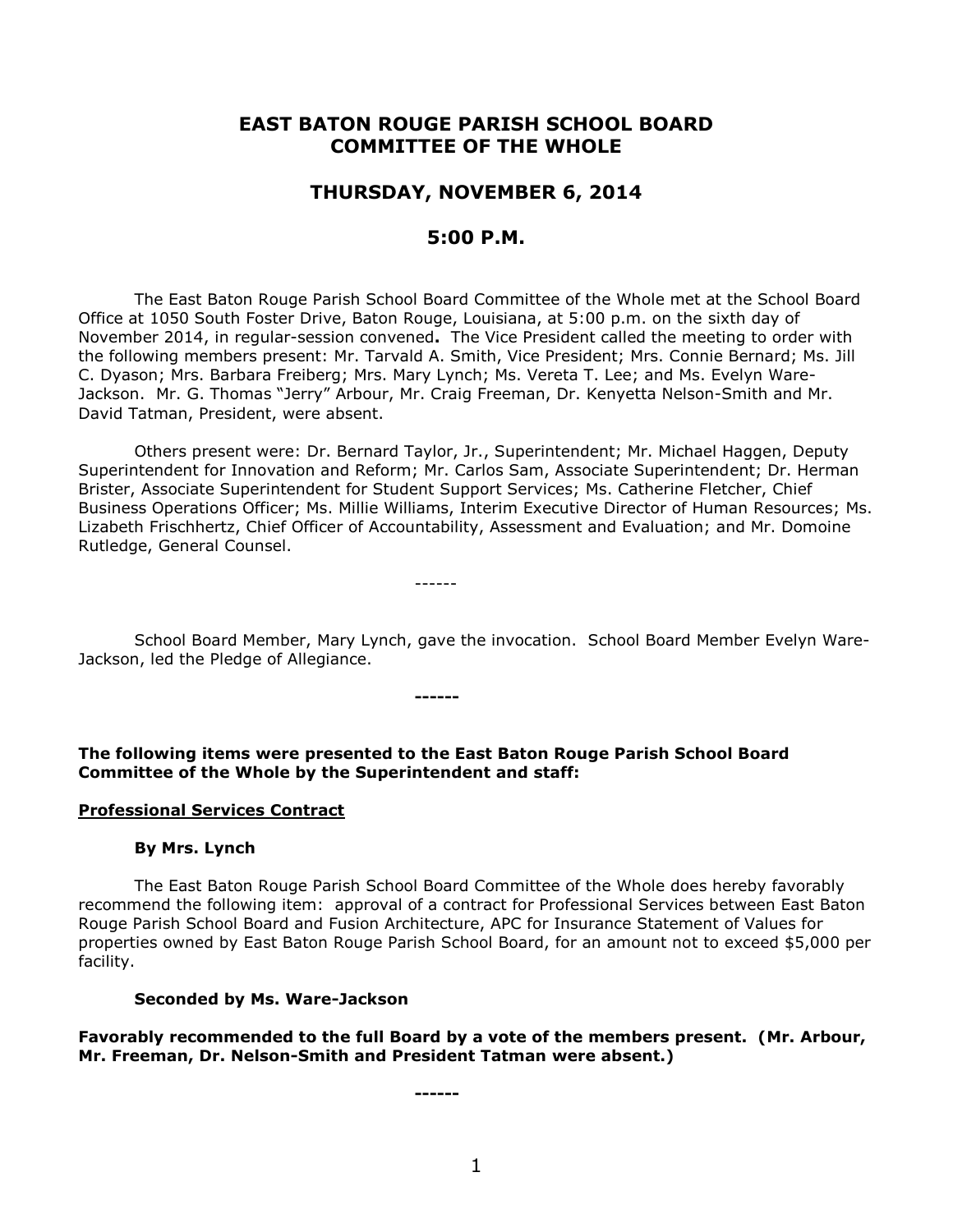## **Mrs. Freiberg requested that Item #12 be taken "out-of-order". There was no objection.**

## **Contract for Professional Services**

#### **By Mrs. Freiberg**

The East Baton Rouge Parish School Board Committee of the Whole does hereby favorably recommend the following item: approval of a contract for Professional Services between the East Baton Rouge Parish School District and Core Advancement, LLC to develop an academic scope and sequence for Lee High School and a professional development scope and sequence to increase the number of secondary teachers certified to offer Advanced Placement and dual enrollment courses in all district high schools to be presented for consideration by March 1, 2015 for an amount not to exceed \$50,000.00.

#### **Seconded by Mrs. Bernard**

**The vote on the motion was as follows:**

| Yeas: $(6)$    | Mrs. Bernard, Ms. Dyason, Mrs. Freiberg, Mrs. Lynch, Vice<br><b>President Smith, and Ms. Ware-Jackson</b> |
|----------------|-----------------------------------------------------------------------------------------------------------|
| Nays: $(0)$    | None                                                                                                      |
| Abstained: (1) | Ms. Lee                                                                                                   |
| Absent: (4)    | Mr. Arbour, Mr. Freeman, Dr. Nelson-Smith, and President<br>Tatman                                        |

**The motion was favorably recommended to the full Board.**

# **Audit Results**

#### **By Mrs. Lynch**

The East Baton Rouge Parish School Board Committee of the Whole does hereby favorably recommend the following item: approval of the East Baton Rouge Parish School System financial audit results for the fiscal year ended June 30, 2014.

**------**

## **Seconded by Mrs. Bernard**

**Favorably recommended to the full Board by a vote of the members present. (Mr. Arbour, Mr. Freeman, Dr. Nelson-Smith and President Tatman were absent.)**

**------**

**Preliminary Actual Semi-Annual 2013-2014 Financial Tax Plan Update and Proposed 2014- 2015 Tax Plan Budgets for Propositions 1, 2, and 3**

**By Mrs. Freiberg**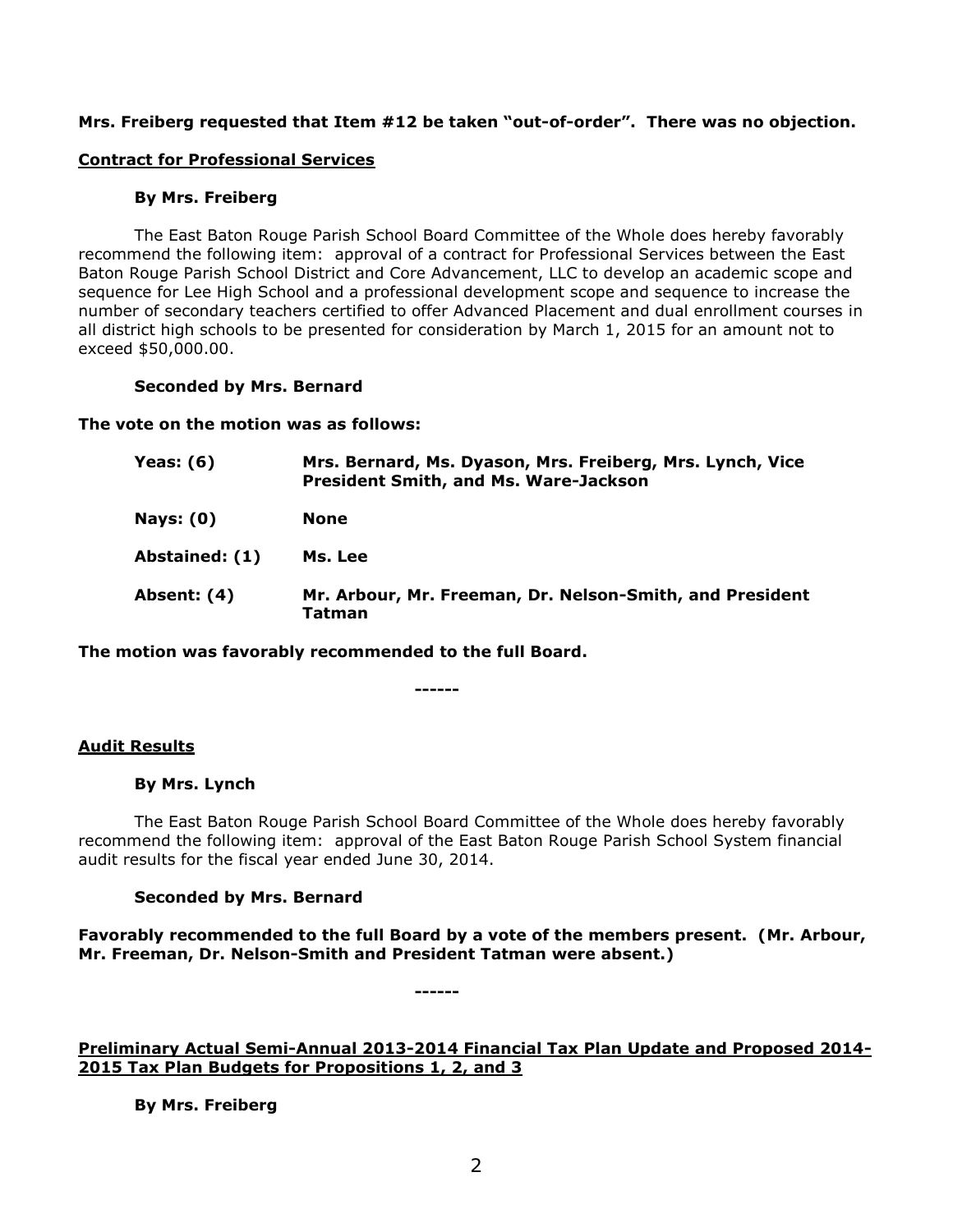The East Baton Rouge Parish School Board Committee of the Whole does hereby favorably recommend the following item: approval of the Preliminary Actual Semi-Annual 2013-2014 Financial Tax Plan Update and the Proposed 2014-2015 Tax Plan Budgets for Propositions 1, 2, and 3.

#### **Seconded by Ms. Ware-Jackson**

**The vote on the motion was as follows:**

| Yeas: (6)        | Mrs. Bernard, Ms. Dyason, Mrs. Freiberg, Mrs. Lynch, Vice<br><b>President Smith, and Ms. Ware-Jackson</b> |
|------------------|-----------------------------------------------------------------------------------------------------------|
| <b>Nays: (0)</b> | None                                                                                                      |
| Abstained: (1)   | Ms. Lee                                                                                                   |
| Absent: (4)      | Mr. Arbour, Mr. Freeman, Dr. Nelson-Smith, and President<br>Tatman                                        |

**The motion was favorably recommended to the full Board.**

**------**

#### **Renewal of Contract**

#### **By Mrs. Bernard**

The East Baton Rouge Parish School Board Committee of the Whole does hereby favorably recommend the following item: approval to renew a contract between the East Baton Rouge Parish School Board and the EBR City Parish Government in the amount of \$132,610.00 to provide adult education classes for inmates at the East Baton Rouge Parish Prison. (Funding Source: City Parish Grant).

#### **Seconded by Mrs. Freiberg**

**Favorably recommended to the full Board by a vote of the members present. (Mr. Arbour, Mr. Freeman, Dr. Nelson-Smith and President Tatman were absent.)**

**------**

#### **Budget**

#### **By Mrs. Freiberg**

The East Baton Rouge Parish School Board Committee of the Whole does hereby favorably recommend the following item: approval of the proposed budget for the AdvancED External Review Team visit in February 2015 in the amount of \$20,000.00. (Funding Source: Department of Accountability, Assessment and Evaluation).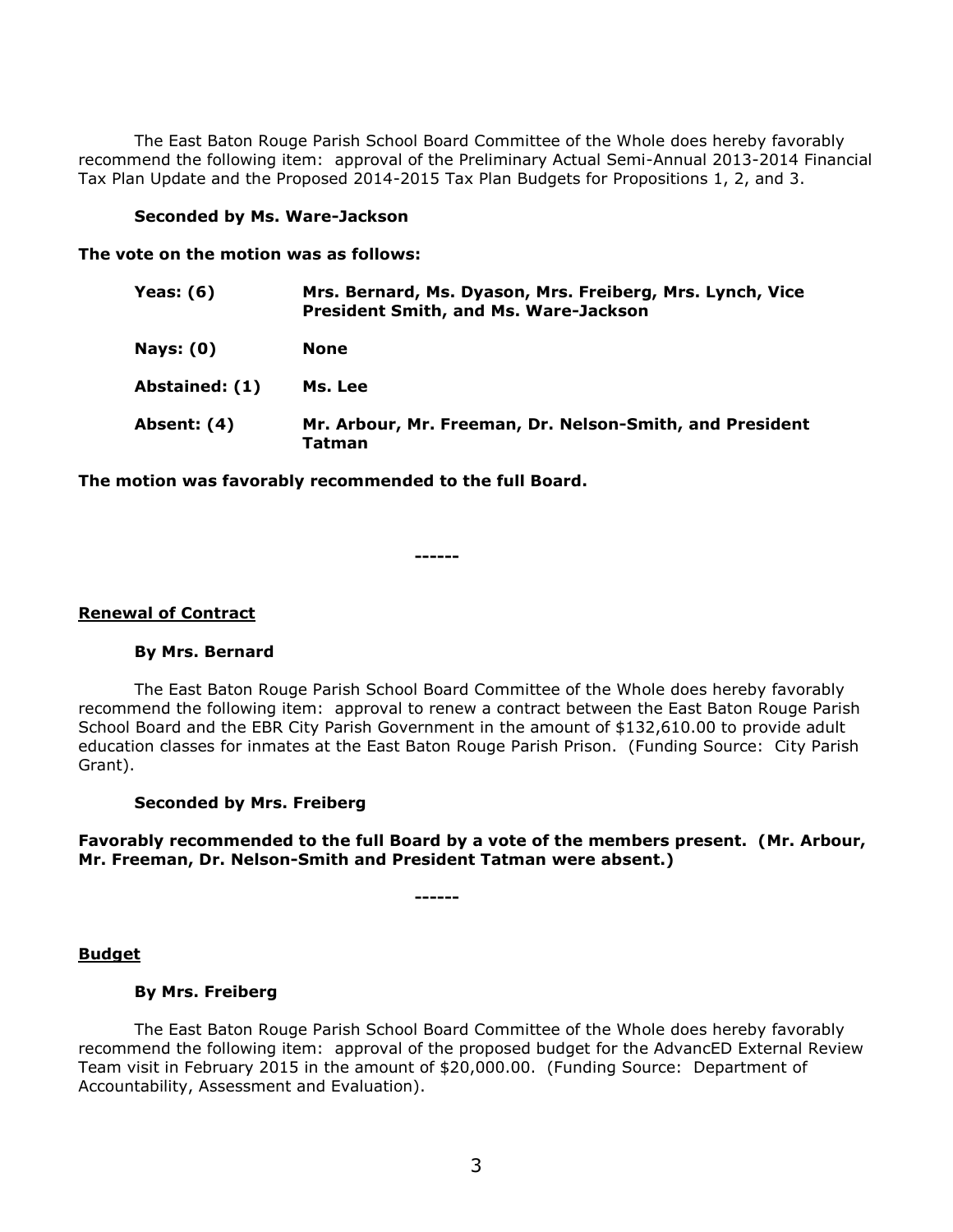## **Seconded by Mrs. Lynch**

## **Favorably recommended to the full Board by a vote of the members present. (Mr. Arbour, Mr. Freeman, Dr. Nelson-Smith and President Tatman were absent.)**

**Authorization for Staff to Advertise, Accept the Low Bid, and Award a Contract**

**------**

**By Ms. Lee**

The East Baton Rouge Parish School Board Committee of the Whole does hereby favorably recommend the following item: authorization for the staff to advertise, accept the low bid meeting specifications and make the award of a contract for the Classroom Improvements at McKinley High School or reject any and all bids for just cause in accordance with the Louisiana Public Bid Law; Louisiana Revised Statutes, Title 38; Chapter 10.

#### **Seconded by Mrs. Bernard**

**Favorably recommended to the full Board by a vote of the members present. (Mr. Arbour, Mr. Freeman, Dr. Nelson-Smith and President Tatman were absent.)**

**------**

## **Authorization for Staff to Advertise, Accept the Low Bid, and Award a Contract**

#### **By Mrs. Freiberg**

The East Baton Rouge Parish School Board Committee of the Whole does hereby favorably recommend the following item: authorization for the staff to advertise, accept the low bid meeting specifications and make the award of a contract for the Classroom Improvements at Belaire High School or reject any and all bids for just cause in accordance with the Louisiana Public Bid Law; Louisiana Revised Statutes, Title 38; Chapter 10.

#### **Seconded by Mrs. Bernard**

**Favorably recommended to the full Board by a vote of the members present. (Mr. Arbour, Mr. Freeman, Dr. Nelson-Smith and President Tatman were absent.)**

**------**

## **Authorization for Staff to Advertise, Accept the Low Bid, and Award a Contract**

**Ms. Lee requested that Item #8 and Item #9 be combined. There was no objection.**

**By Mrs. Bernard**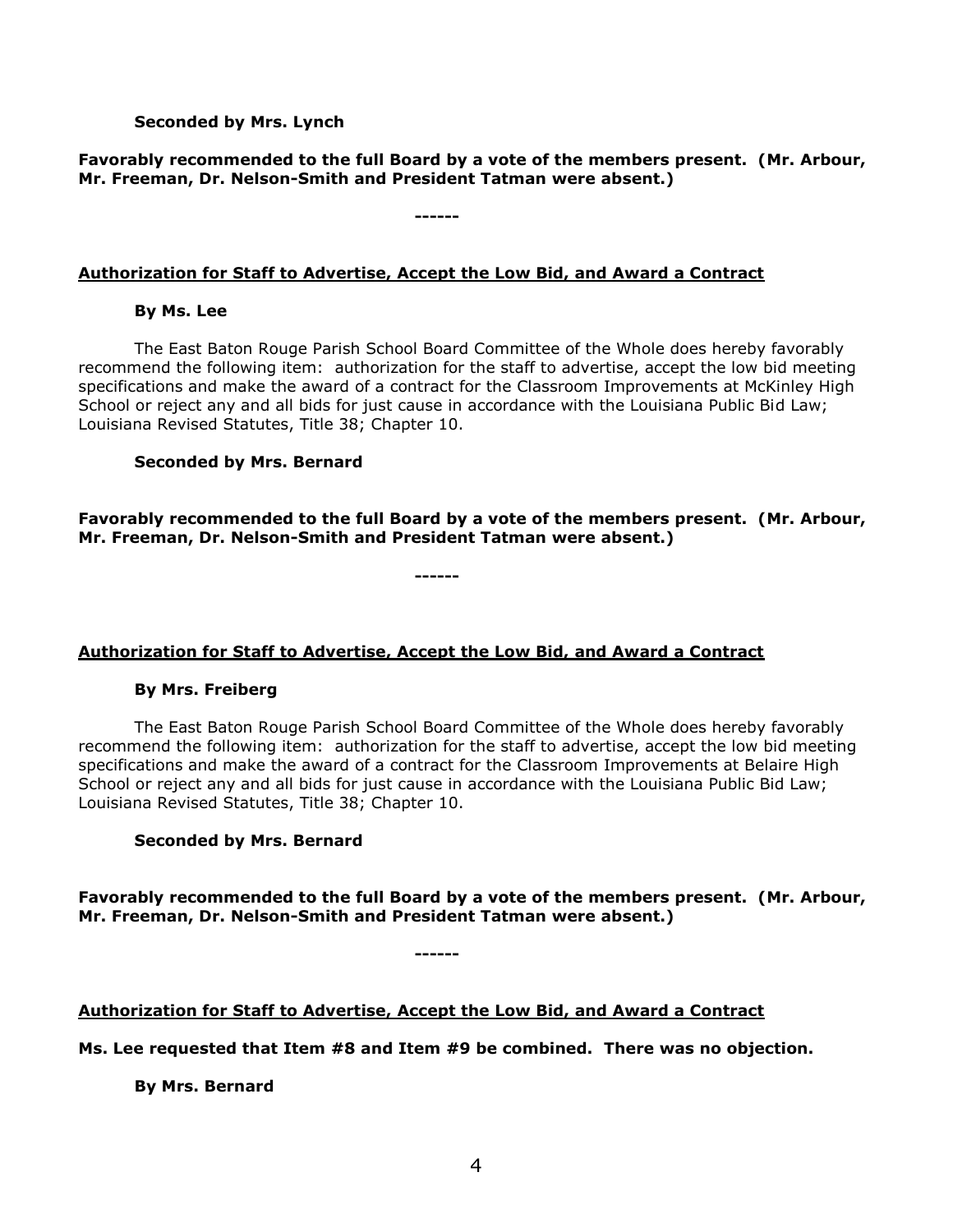The East Baton Rouge Parish School Board Committee of the Whole does hereby refer the following item to the East Baton Rouge Parish School Board **without a favorable recommendation**: authorization for the staff to advertise, accept the low bid meeting specifications and make the award of a contract for the Classroom Improvements at Riveroaks Elementary School and Wedgewood Elementary School or reject any and all bids for just cause in accordance with the Louisiana Public Bid Law; Louisiana Revised Statutes, Title 38; Chapter 10.

## **Seconded by Mrs. Freiberg**

**The motion was approved for referral to the Board without a favorable recommendation by a vote of the members present. (Mr. Arbour, Mr. Freeman, Dr. Nelson-Smith and President Tatman were absent.)**

**------**

## **Mrs. Bernard requested that Item #13 be taken "out-of-order". There was no objection.**

## **Cooperative Endeavor Agreement (CEA)**

#### **By Mrs. Bernard**

The East Baton Rouge Parish School Board Committee of the Whole does hereby favorably recommend the following item: approval of a Cooperative Endeavor Agreement (CEA) with the City/Parish of East Baton Rouge to provide for the construction of a new fire station in the Chaneyville Fire Protection District #7 and related matters.

#### **Seconded by Ms. Dyason**

**Favorably recommended to the full Board by a vote of the members present. (Mr. Arbour, Mr. Freeman, Dr. Nelson-Smith and President Tatman were absent.)**

**------**

## **Authorization for Staff to Advertise, Accept the Low Bid, and Award a Contract**

#### **By Mrs. Lynch**

The East Baton Rouge Parish School Board Committee of the Whole does hereby favorably recommend the following item: authorization for the staff to advertise, accept the low bid meeting specifications and make the award of a contract for the Roof Replacement at the Instructional Resource Center (IRC) or reject any and all bids for just cause in accordance with the Louisiana Public Bid Law; Louisiana Revised Statutes, Title 38; Chapter 10.

## **Seconded by Ms. Dyason**

## **Favorably recommended to the full Board by a vote of the members present. (Mr. Arbour, Mr. Freeman, Dr. Nelson-Smith and President Tatman were absent.)**

**------**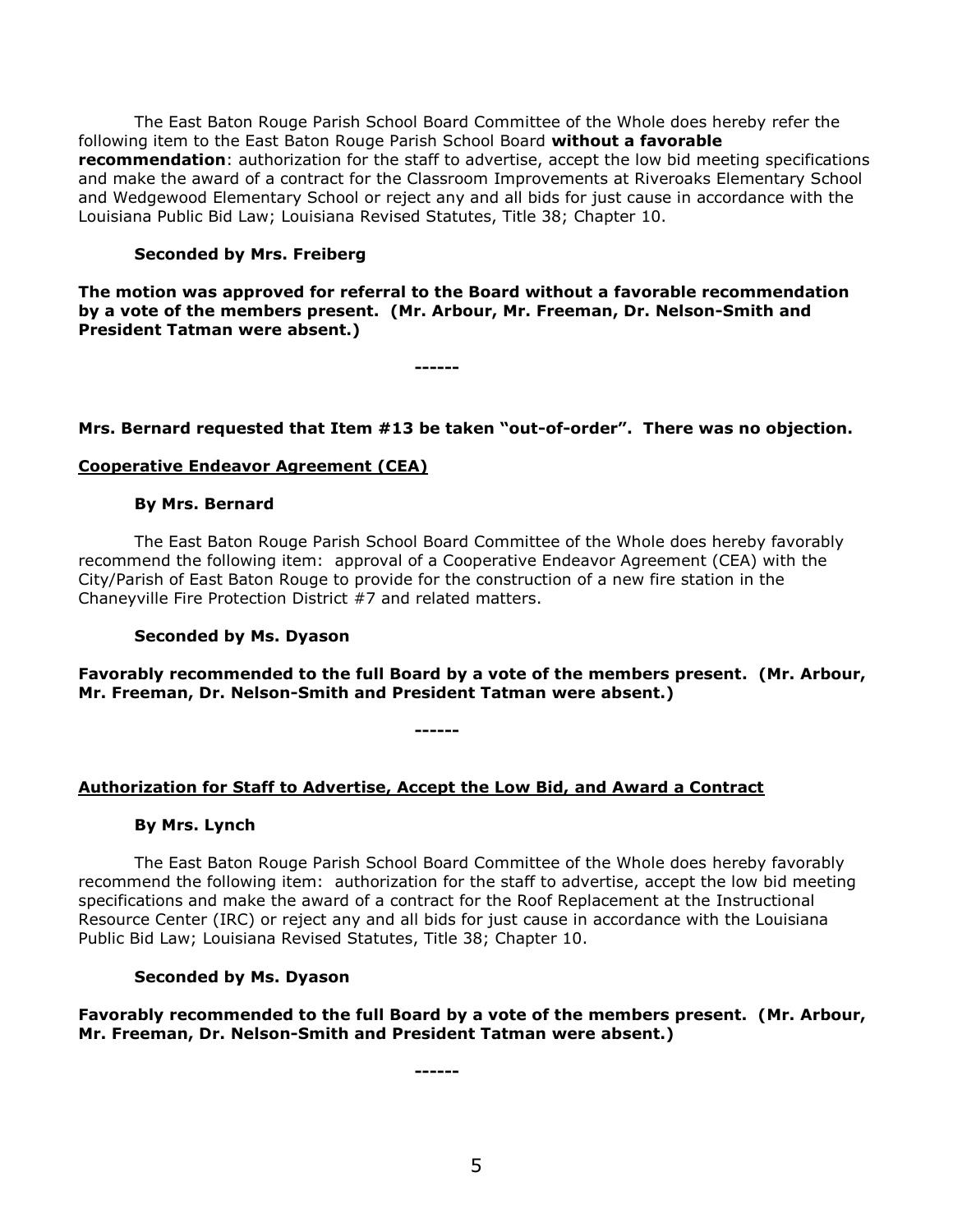## **Authorization for Staff to Advertise, Accept the Low Bid, and Award a Contract**

#### **By Mrs. Bernard**

The East Baton Rouge Parish School Board Committee of the Whole does hereby favorably recommend the following item: authorization for the staff to advertise, accept the low bid meeting specifications and make the award of a contract for the Roof Replacement on multiple buildings at the Transportation Complex or reject any and all bids for just cause in accordance with the Louisiana Public Bid Law; Louisiana Revised Statutes, Title 38; Chapter 10.

#### **Seconded by Mrs. Freiberg**

**Favorably recommended to the full Board by a vote of the members present. (Mr. Arbour, Mr. Freeman, Dr. Nelson-Smith and President Tatman were absent.)**

**------**

#### **Policy**

#### **By Mrs. Bernard**

The East Baton Rouge Parish School Board Committee of the Whole does hereby favorably recommend the following item: approval of School Board policy revisions as follows: School board Meeting Rules of Procedure (BCB); Notification of School Board Meetings (BCBA); Minutes of Board Meetings (BCBG); Executive Sessions (BCBK); Substitute Personnel (BGRJ); Curriculum (ID); Instructional Materials (IFA); School Admission (JBC); and Employee Discipline (GBK) and related matters.

#### **Seconded by Ms. Ware-Jackson**

**Favorably recommended to the full Board by a vote of the members present. (Mr. Arbour, Mr. Freeman, Dr. Nelson-Smith and President Tatman were absent.)**

**------**

## **Settlement of a Law Suit**

#### **By Mrs. Freiberg**

The East Baton Rouge Parish School Board Committee of the Whole does hereby accept the recommendation of Mr. Domoine Rutledge, General Counsel, East Baton Rouge Parish School Board, in the matter of: Rushika Chatman v. East Baton Rouge Parish School Board, et al; Suit No.: 600,709; Division: D; 19th JDC.

#### **Seconded by Ms. Ware-Jackson**

**Favorably recommended to the full Board by a vote of the members present. (Mr. Arbour, Mr. Freeman, Dr. Nelson-Smith and President Tatman were absent.)**